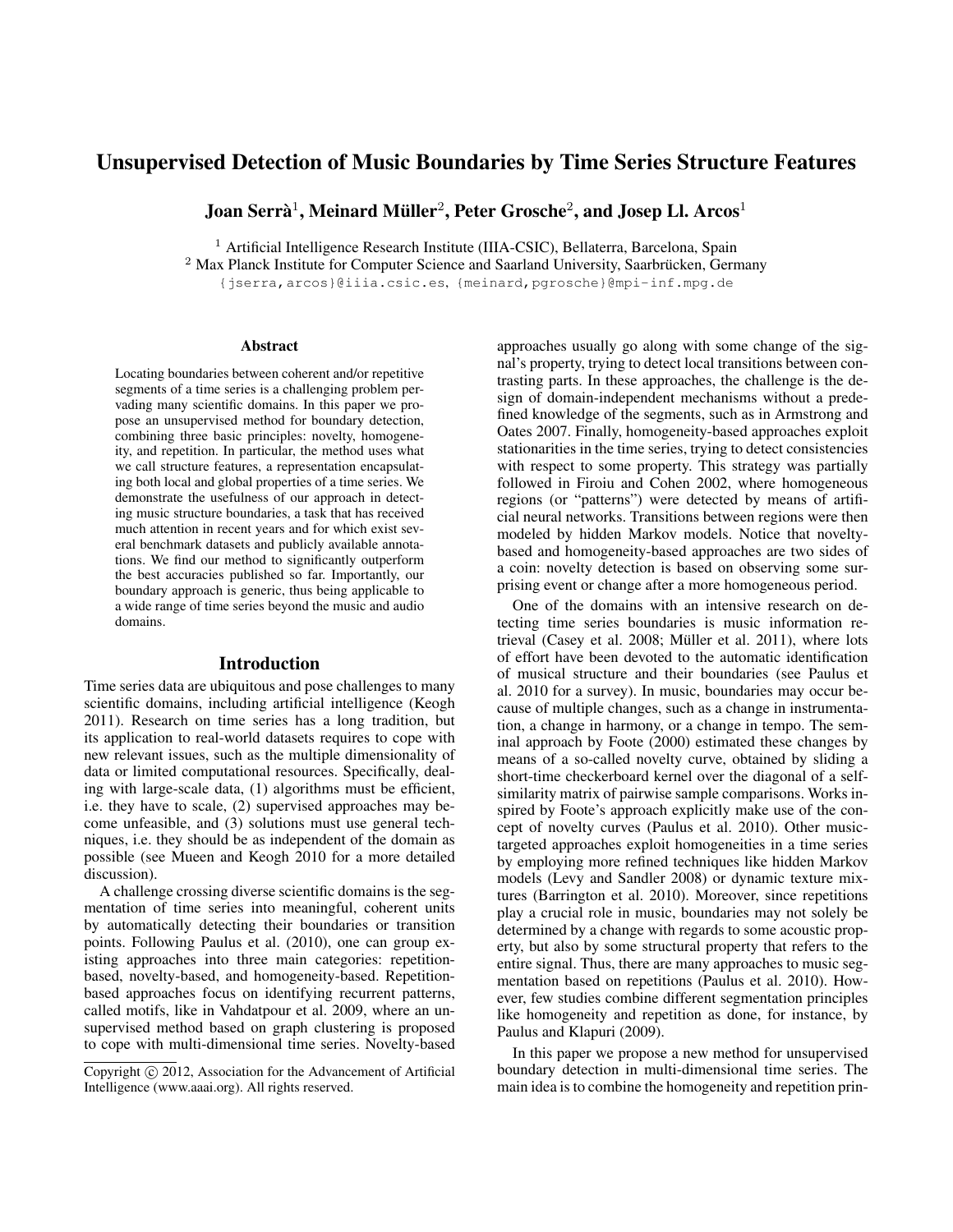ciples in a single representation we refer to as *structure feature*. Structure features are computed for every time series sample, but encode the structural relation of this sample to all other samples in the time series. Since we deal with a local phenomenon (a boundary) which may depend on some global phenomenon (the repetitive structure of the time series), a novelty curve is then computed from the sequence of structure features. Thus, we obtain a novelty curve that reflects both local changes and global characteristics<sup>1</sup>, specially including beginnings and endings of repeated and/or homogeneous segments. Notably, our approach and the construction of structure features is independent of the type of time series used and, therefore, it is not restricted to musicderived signals.

The remainder of the paper is organized as follows. First, we describe our method. Second, we summarize the evaluation methodology followed. Third, we report on the results obtained. Fourth, a brief conclusion closes the paper.

# Method

Our method consists of four main steps: (1) Emulate the capacity of short-time human memory by encapsulating, in a new sample, the most recent past of a time series sample. (2) Assess homogeneities and repetitions found in a time series by pairwise comparison of the previously encapsulated samples. (3) Construct the structure features of a time series. Structure features are obtained by considering temporal lag information and by estimating a bivariate probability density with Gaussian kernels. (4) Compute differences between consecutive structure features to simulate boundary perception. This final step yields a novelty curve whose peak positions indicate boundary estimates. We now detail these four steps.

### Accounting for the recent past

Let there be a time series  $X = [\mathbf{x}_1, \dots \mathbf{x}_{N'}],$  of length  $N',$ with potentially multi-dimensional samples  $x_i$  (column vectors). To emulate short-time memory (Baddeley 2003), information of the most recent past is incorporated to every sample  $x_i$ . This can be easy and elegantly done by using delay coordinates, a technique routinely employed in nonlinear time series analysis (Kantz and Schreiber 2004). New samples are constructed by vector concatenation as

$$
\hat{\mathbf{x}}_i = \begin{bmatrix} \mathbf{x}_i^{\mathrm{T}} & \mathbf{x}_{i-\tau}^{\mathrm{T}} & \cdots & \mathbf{x}_{i-(m-1)\tau}^{\mathrm{T}} \end{bmatrix}^{\mathrm{T}}, \quad (1)
$$

where  $\text{T}$  denotes vector transposition, m is the so-called embedding dimension, and  $\tau$  is a time delay. Although there are recipes to estimate the optimal values of m and  $\tau$  from the information contained in a time series  $X$ , we leave them as parameters (see below). Note that the value of  $m$  indicates the amount of past information being considered for the task which, in general, ranges a time span of  $w = (m - 1)\tau$ . In preliminary analysis we found that considering past information  $(m > 1)$  provided more stability to the method and substantial increases in accuracy (see also the results section). By applying Eq. 1 for  $i = w + 1, \ldots N'$  we obtain

a multi-dimensional time series  $\hat{X} = [\hat{\mathbf{x}}_1, \dots \hat{\mathbf{x}}_N]$  of length  $N = N' - w$ .

### Homogeneities and recurrences

The next step consists in assessing homogeneities and recurrences. For that we resort to a recurrence plot (Marwan et al. 2007), which consists of a square matrix  $R$  whose elements  $R_{i,j}$  indicate pairwise resemblance between samples at times i and j (Fig. 1, third row). Formally, for  $i, j =$  $1, \ldots N$ ,

$$
R_{i,j} = \Theta\left(\varepsilon_{i,j} - \|\hat{\mathbf{x}}_i - \hat{\mathbf{x}}_j\|\right),\tag{2}
$$

where  $\Theta(z)$  is the Heaviside step function, yielding 1 if  $z > 0$  and 0 otherwise,  $\| \cdot \|$  can be any norm (we use the Euclidean norm), and  $\varepsilon$  is a suitable threshold.

As done by Serrà et al. (2009), we set a different threshold  $\varepsilon_{i,j}$  for each cell  $(i, j)$ . Specifically, our procedure for building R can be outlined as follows. First, for each sample  $\hat{\mathbf{x}}_i$ ,  $i = 1, \ldots N$ , we search for its K nearest neighbors. Then, neighbor mutuality is forced by setting  $R_{i,j} = 1$  only if  $\hat{\mathbf{x}}_i$ is a neighbor of  $\hat{\mathbf{x}}_j$  and, at the same time,  $\hat{\mathbf{x}}_j$  is a neighbor of  $\hat{\mathbf{x}}_i$ . In our experience with recurrence plots we found this restrictive strategy to be more robust against noise than the variants outlined by Marwan et al. (2007). To account for time series of different lengths, we set  $K = \kappa N$ , i.e. we set the number of nearest neighbors to a fraction  $\kappa \in [0,1]$  of the length of the time series being considered.

### Structure features

The subsequent steps involve the creation of structure features (SF). We first represent the homogeneities and recurrences of  $R$  in a circular time-lag matrix  $L$  (Fig. 1, third row, left). Such process is similar to the typical process of constructing a time-lag matrix (Goto 2006) but incorporates the information of future, as well as past time lags. We do it by circularly shifting the rows of  $R$  such that

$$
L_{i,j} = R_{i,k+1} \tag{3}
$$

for  $i, j = 1, \dots N$ , where k equals to  $i + j - 2$  modulo N.

The circular time matrix  $L$  can then be considered as a sample from a bivariate distribution  $\overline{P}$  along the time and lag axes  $(i$  and  $j$  axes, respectively). This bivariate distribution would correspond to a probability mass function of time-lag recurrences<sup>2</sup>. The estimate P such an underlying distribution  $P$  is obtained using bivariate kernel density estimation (Simonoff 1996), a fundamental data smoothing concept where inferences about a population are made based on a finite sample of it. In our case, P is estimated by convolving  $L$  with a bivariate rectangular Gaussian kernel  $G$ :

$$
P = L * G. \tag{4}
$$

The kernel  $G$  is obtained by multiplying two Gaussian windows  $\mathbf{g}_t$  and  $\mathbf{g}_l$  of variance  $\sigma^2$ , with sizes  $s_t$  and  $s_l$ , corresponding to the time and lag dimensions of L, respectively. This way, G has  $s_t$  rows and  $s_l$  columns:

$$
G = \mathbf{g}_t \; \mathbf{g}_l^{\mathrm{T}}.\tag{5}
$$

<sup>&</sup>lt;sup>1</sup>This point largely differs from Foote's approach.

<sup>&</sup>lt;sup>2</sup>Actually, it is not needed that the values of  $\overline{P}$  sum to 1, since such normalization only introduces a scale parameter that is eliminated in a subsequent operation (see below).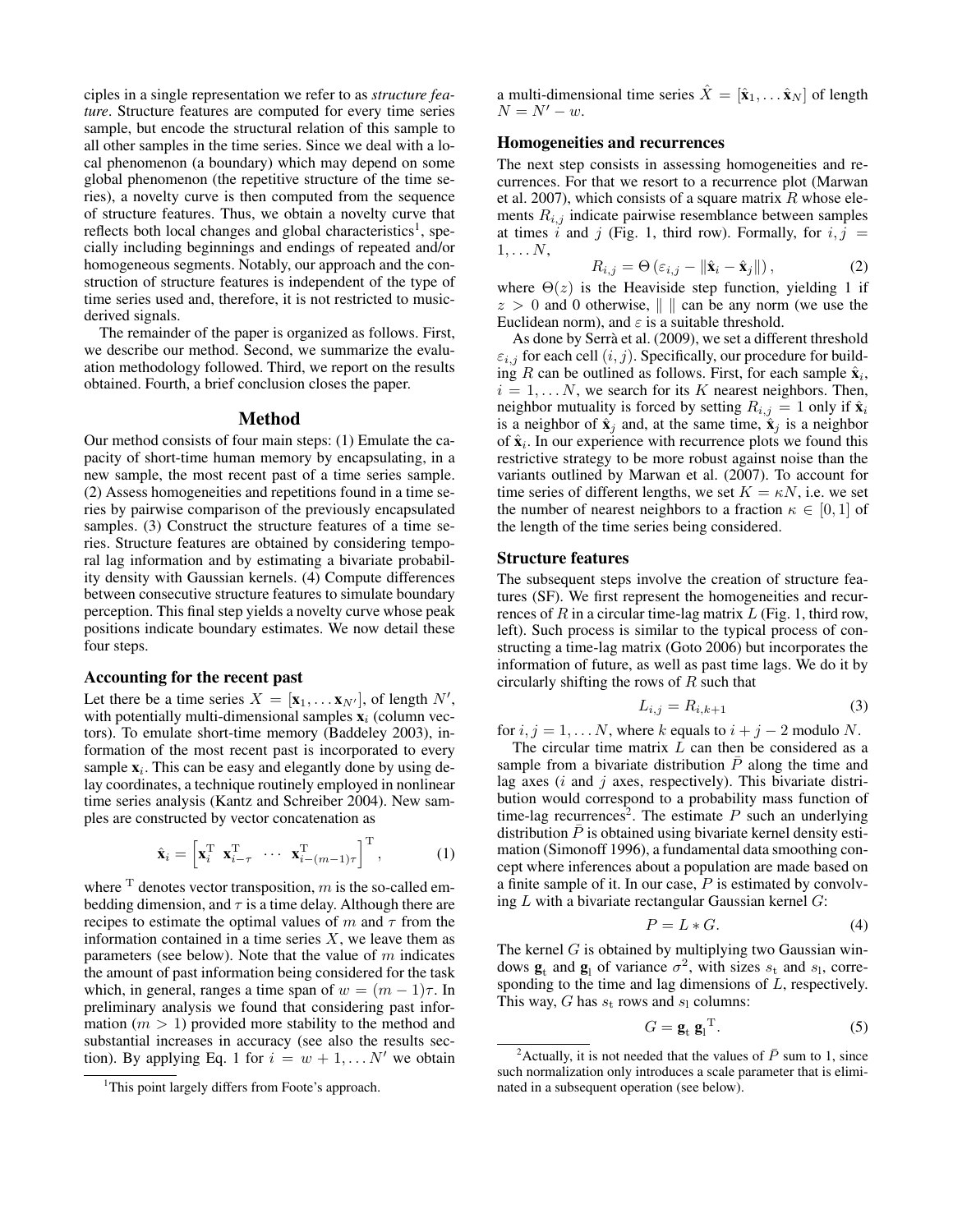

Figure 1: Illustration of the method using an artificially generated time series. From top to bottom, sub-figures show  $X$ ,  $\hat{X}$ , R, L and P, and c. Notice how R, and therefore also L and P, reflect the homogeneity region between 400 and 600 and the repetitions starting near 200 and 600. These boundaries are clearly reflected as prominent peaks in c.

The estimated kernel density  $P$  can be seen as a time series along the time axis (Fig. 1, third row, right). Structure

|                  | Num. | Length       | N. Bound. | Interval   |
|------------------|------|--------------|-----------|------------|
| <b>BEATLES-A</b> | 174  | 158.2 (51.5) | 8.2(2.3)  | 17.2(12.3) |
| <b>BEATLES-B</b> | 180  | 162.9(56.6)  | 9.2(2.3)  | 16.0(13.9) |
| $RWC-POP-A$      | 100  | 242.2(41.5)  | 16.1(4.0) | 14.1(6.8)  |
| RWC-POP-B        | 100  | 224.1(41.4)  | 16.8(3.4) | 13.7(7.2)  |

Table 1: Datasets' statistics (standard deviations into parenthesis): number of recordings, average length, average number of boundaries, and average length of inter-boundary interval (the time between two consecutive boundaries). Time values are given in secs.

features  $\mathbf{p}_i$  are then defined to be the rows of P, i.e.  $P =$  $\left[\mathbf{p}_1, \dots, \mathbf{p}_N\right]^{\mathrm{T}}$ . Because of the nature of the recurrence plot, they encapsulate both homogeneities and repetitions. Furthermore, by employing a Gaussian kernel, they gain robustness against time and lag deviations and transitions between them become smooth (see below).

# Novelty curve

Our observation is that structural boundaries of the time series  $X$  correspond to relative changes in the sequence of structure features P. To measure these changes we compute the difference between successive structure features  $\mathbf{p}_i$ . This yields a unidimensional novelty curve  $\mathbf{c} = [c_1, \dots c_{N-1}],$ where  $c_i = ||\mathbf{p}_{i+1} - \mathbf{p}_i||^2$  (we again use the Euclidean norm, but now take the square of it). The novelty curve c can be linearly normalized between 0 and 1 by subtracting its minimum value and subsequently dividing it by the resultant maximum (Fig. 1, bottom).

Positions of prominent peaks of c are finally selected as segment boundaries. Here, we opt for a rather simple peak selection strategy: a sample  $c_i$  is considered to be a peak if it is above a certain threshold  $\delta$  and, at the same time, corresponds to the global maximum of a window of length  $\lambda$ centered at  $c_i$ . Finally, the locations of the boundaries of the original time series  $X$  are set to the locations of the selected peaks plus  $w/2$  to compensate for the offset introduced by delay coordinates in Eq. 1.

# Experimental setup

#### **Datasets**

To evaluate our method in the context of music boundary detection we use two benchmark music datasets with boundary and structure annotations: Beatles and RWC-Pop. The Beatles dataset corresponds to all the recordings in the 12 original albums of the band. There are two versions for ground truth annotations of this dataset, which are denoted as BEATLES- $A^3$  and BEATLES- $B^4$  (Table 1). Since many works in the literature have used BEATLES-A for evaluation, it is easy to compare the results obtained here with theirs.

The second dataset consists of all recordings of the Real World Computing Popular Music Database (Goto et al. 2002). These recordings represent Japanese mainstream music and, to a less extent, American chart hits. We also

<sup>&</sup>lt;sup>3</sup>http://www.cs.tut.fi/sgn/arg/paulus/beatles\_sections\_TUT.zip 4 http://isophonics.net/content/reference-annotations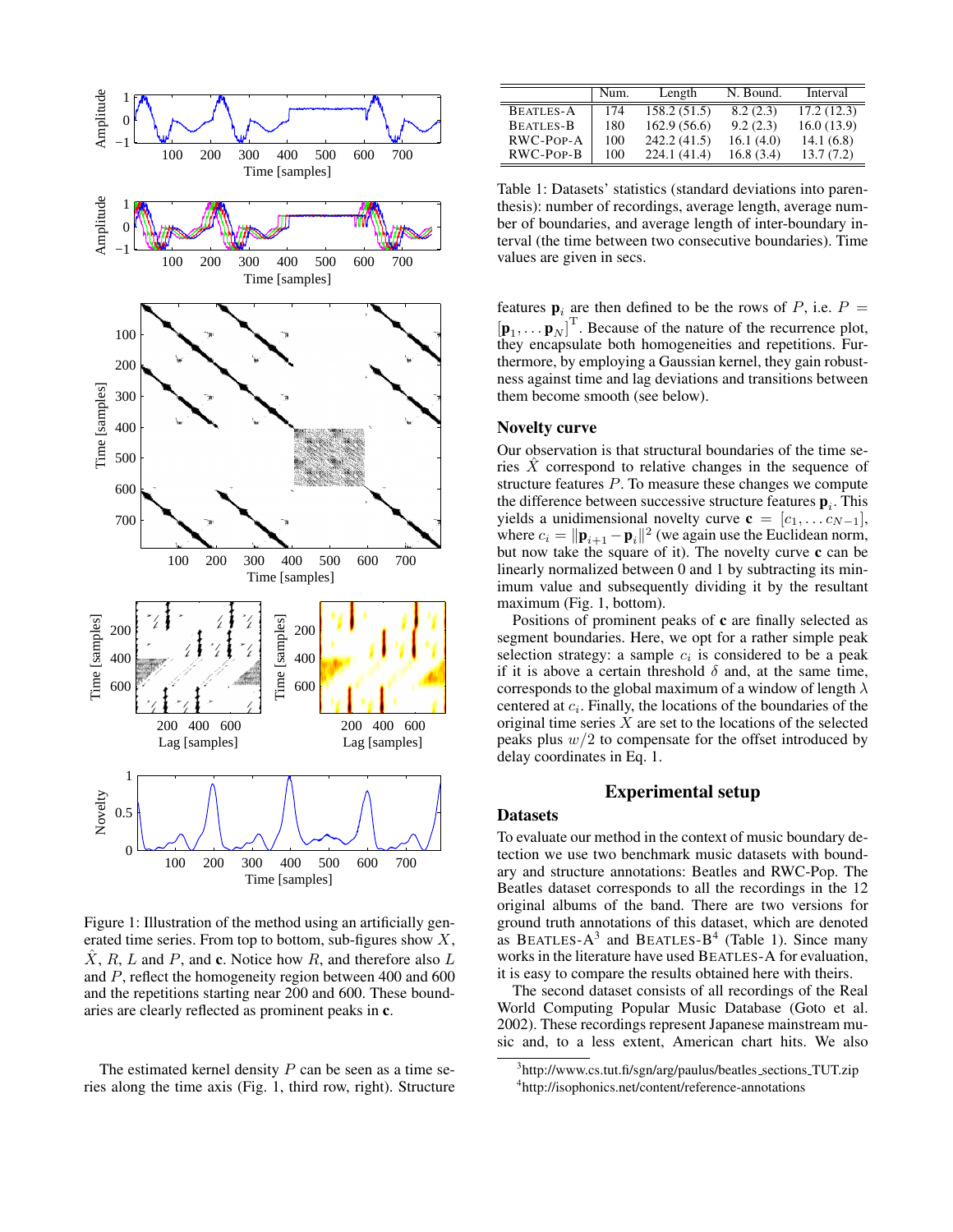use two versions of annotations as ground truth, which are denoted by RWC-POP- $A^5$  and RWC-POP-B<sup>6</sup> (Table 1). RWC-POP-B has been used as part of the Music Information Retrieval Evaluation eXchange (MIREX), an international evaluation campaign for certain music processing tasks (Downie 2008). The RWC recordings and the two annotations are publicly available.

# Music descriptor time series

The time series we use are sequences of harmonic pitch class profiles (HPCPs; Gómez 2004). Pitch class profiles (PCP; also called chroma) are widely used in the music information retrieval community (Casey et al. 2008; Müller et al.  $2011$ ) and have proven to work well as primary source of information for many music processing tasks, including boundary and structure retrieval (Paulus et al. 2010). PCP descriptors represent the harmonic (or tonal) properties of a music signal, and are specially suitable for highlighting structure repetitions.

PCP descriptors are derived from the frequency dependent energy in a given range in short-time spectral representations of audio signals computed in a moving window. This energy is usually mapped into an octave-independent histogram representing the relative intensity of each of the 12 semitones of the western chromatic scale (12 pitch classes: C, C#, D, D#, etc.). To normalize with respect to loudness, this histogram can be divided by its maximum value, thus leading to values between 0 and 1. In general, PCPs are robust against non-tonal components (e.g. ambient noise or percussive sounds) and independent of timbre and the specific instruments used.

HPCPs are an enhanced version of PCPs: they reduce the influence of noisy spectral components, are tuning independent, and take into account the presence of harmonic frequencies (Gómez 2004). The computation of HPCPs in a moving window results in a 12-dimensional time series X for each music recording (Fig. 2, top). We use the same implementation and parameters employed by Serra et al. 2008, ` with 12 pitch classes, a window length of 0.186 sec, and a hop size of 0.14 sec<sup>7</sup>.

# Method parameters

From the explanation of the method it may seem that quite a number of parameters need to be adjusted. However, by considering the nature of the time series and the characteristics of the task, many of them can be pre-specified. For instance, since the time series we will consider fluctuate rapidly, we set  $\tau = 1$  so that no information from the recent past of  $\mathbf{x}_i$  is lost in building  $\hat{\mathbf{x}}_i$  (Eq. 1). Similarly, since no dramatic speed or tempo change may occur in our time series, there will be few fluctuations along the lag dimension of  $L$ , and therefore a value of  $s_1 = 0.3$  sec for the kernel G will suffice to track them (Eq. 5). For the Gaussian windows  $\mathbf{g}_t$  and  $\mathbf{g}_l$  we can

use a variance  $\sigma^2 = 0.16$ , what ensures a value close to 0 at the borders of g (Simonoff 1996). Finally, to take the peaks of c, we set  $\delta = 0.05$  (5% of the maximum amplitude of c; values of  $\delta \in [0, 0.25]$  did not affect the results in a substantial way) and  $\lambda = 12$  sec (note that we force boundaries to be separated at least 6 sec; therefore we prevent the trivial case of Baseline 3 mentioned in the next subsection).

The previous setting leaves us with just three important parameters: m (the amount of recent past we consider for  $\mathbf{x}_i$ ; Eq. 1),  $\kappa$  (which controls the amount of a sample's nearest neighbors in R; Eq. 2), and  $s_t$  (the length of the time dimension of the kernel  $G$ ; Eq. 5). Thus, our method based on structure features is mostly parameterized by  $SF(m, \kappa, s_t)$ . We here do not perform an exhaustive search for the best parameters, but report results only for some representative parameter combinations. As it turns out, the results are already very good without any optimization and rather independent of the specific parameter settings.

The parameter values we try for  $m$ ,  $\kappa$ , and  $s_t$  can be also justified by the nature of the data and the characteristics of the task. Suitable values for  $m$  may be comprised between  $0$ and 5 secs, according to the literature on short-term memory (cf. Baddeley 2003). Suitable values for  $\kappa$  may be roughly below 0.05 (i.e. below 5% of the length of our time series). If we suppose we have 10 repetitions in a time series of length 1000, this implies  $\kappa = 0.01$  (or higher if we consider some noisy matches in R). Finally, suitable values for  $s_t$  may be found around 30 secs. If the length of our Gaussian kernel is 30 secs, then the Gaussian shape is maximal at 15 secs and decreases by 50% at 8 and 23 secs (Simonoff 1996). This yields an 'effective' kernel length of approximately 15 secs, close to the average time between boundaries shown in Table 1.

### Evaluation measures

We use the same evaluation measures as used in the literature of music boundary detection: hit rates and median deviations (cf. Smith 2010). For hit rates, segment boundaries are accepted to be correct if they are within a certain threshold from a boundary in the ground truth annotation. Common thresholds are 0.5 and 3 sec (Ong and Herrera 2005; Turnbull et al. 2007). Based on the matched hits, standard precision, recall, and F-measure can be computed for each music recording and averaged across the whole dataset. Since we observed that some annotations were not accurate at a resolution of 0.5 sec, we only report precision, recall, and F-measure using a 3 sec threshold.

Additionally, two median deviation values can be computed, counting the median times (given in secs) from trueto-guess and from guess-to-true (Turnbull et al. 2007). The median true-to-guess (MT2G) is the median time from boundaries in the ground truth to the closest boundaries in the result. The median guess-to-true (MG2T) is, similarly, the median time from boundaries in the result to boundaries in the ground truth. Median values are also computed for each music recording and averaged across the whole dataset.

One should be cautious with the aforementioned evaluation measures, since they may not be the most suitable for the task. For instance, placing a boundary every second can

<sup>5</sup> http://staff.aist.go.jp/m.goto/RWC-MDB/AIST-Annotation

<sup>6</sup> http://musicdata.gforge.inria.fr

<sup>&</sup>lt;sup>7</sup>We express all time-related values in seconds; they can be easily converted to samples by multiplying by the sampling rate  $0.14^{-1} = 7.14$  Hz.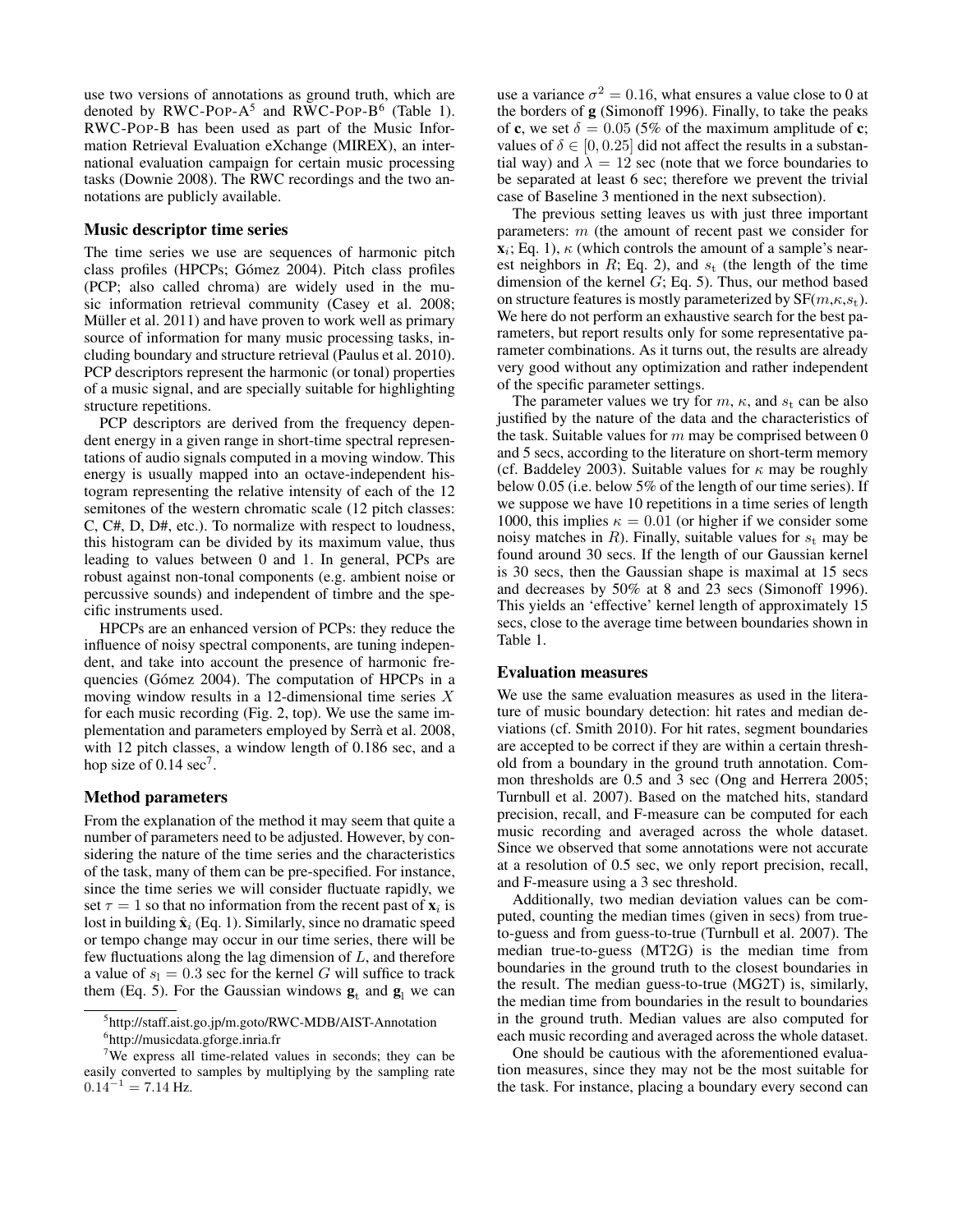already yield a Recall of 1 and an F-measure close to 0.5 (Smith 2010). The two median times may also hide bad results for some fraction of the boundaries. However, for the sake of comparison with existing approaches, we also revert to these measures. Additionally, we provide three baselines for the evaluation measures above: placing a boundary at every average boundary length (Baseline 1), placing a certain number of boundaries randomly (Baseline 2), and placing a boundary every 3 secs (Baseline 3).

In addition, one should note that two different human annotators could disagree in the placement of a music structure boundary, or even whether a given musical event or sequence should be considered as such (see Peeters and Deruty 2009 or, for instance, the summaries for the two versions of the annotations we show in Table 1). To obtain a reference of human performance when evaluating against our ground truth we propose to cross-evaluate annotations. That is, given two annotations for the same music dataset, we use annotation B as a result when evaluating with the ground truth provided by annotation A and vice versa (e.g. using BEATLES-B for evaluating BEATLES-A). This way we can have a rough upper estimate of how a human would perform in the boundary detection task.

# **Results**

Before presenting the quantitative results, we first give an illustrating example based on a real-world HPCP time series computed from "All you need is love" by The Beatles (Fig. 2). We see that homogeneities (gray areas) and repetitions (straight diagonal lines) are already visible in the recurrence matrix  $R$ . In this case, the majority of the detected boundaries correspond to real boundaries (Fig. 2, bottom). Interestingly, there is an undetected boundary at sample 683, which would have been detected if we had not set a too strict  $\lambda$  for preventing the trivial case of Baseline 3 (see above). This boundary corresponds to a change from a guitar solo to a 'bridge' part, both before the voice enters again. The two false positive boundaries towards the end (samples 1408 and 1518) correspond to a short musical quotation of the main chorus of the song "She loves you", which The Beatles included in the final fade-out of this recording. These (actually musically meaningful) boundaries had not been annotated by humans, which again highlights the problems of collecting ground truth annotations for this task.

Let us turn to quantitative results (Tables 2 and 3). First, we observe that, independently of the dataset and ground truth we use, different parameter combinations for the structure feature (SF) approach yield similar results, no matter which evaluation measure we consider. Actually, many of these results turned out to be not statistically significantly different<sup>8</sup> between them. This highlights the robustness of the approach against different parameter settings.

Second, we can see that SF reaches accuracies that are



Figure 2: Example with "All you need is love" from The Beatles. From top to bottom the plots show  $X$ ,  $R$ ,  $L$  and P, and c (we omit  $\hat{X}$  due to space constraints). The novelty curve c also shows the found boundaries (red dash-dotted lines) and the ground truth boundaries (black solid lines).

very far above the baselines (Table 2). The highest Fmeasure obtained was 0.576 (0.094) with Baseline 3 and RWC-POP-A, whereas the lowest F-measure obtained by the SF approach is 0.724 (0.152) with BEATLES-A. Human performance is still higher than our approach's, but the difference gets tighter. For instance, with RWC-POP-B we get an F-measure of 0.800 (0.107) and human performance is at 0.899 (0.086). MT2G and MG2T are quite different though.

Third, the accuracies achieved by SF are statistically

<sup>&</sup>lt;sup>8</sup>Statistical significance was assessed with a T-test ( $p < 0.01$ ), assuming a Gaussian distribution of the evaluation measures. When standard deviations were not reported in the literature, equal variances were assumed for the test. In the rest of our manuscript, standard deviations are always reported into parenthesis.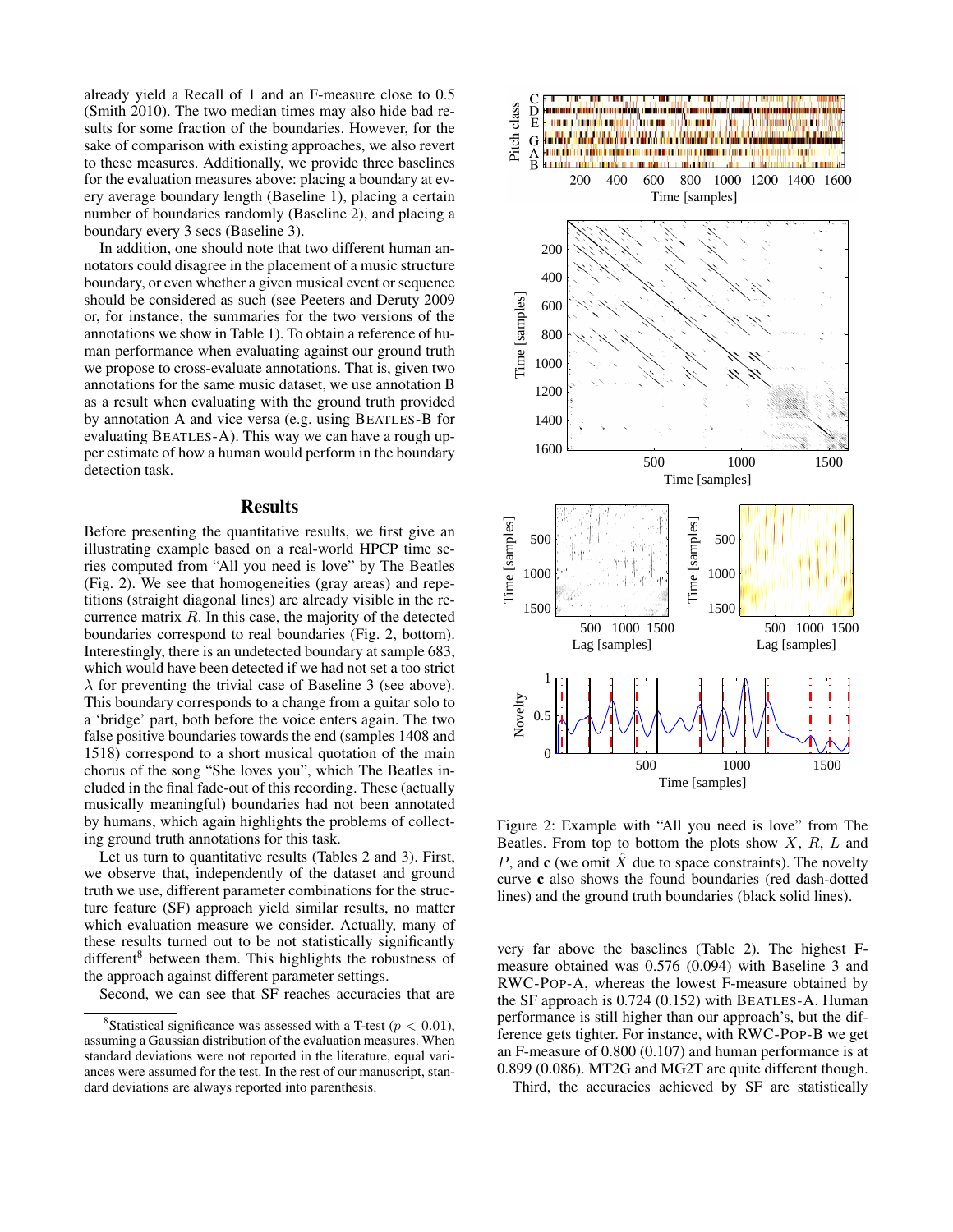| Method                       | F-meas | Precision | Recall | MT2G | MG2T |  |  |  |
|------------------------------|--------|-----------|--------|------|------|--|--|--|
| <b>BEATLES-A</b>             |        |           |        |      |      |  |  |  |
| Baseline 1 (every 17 sec)    | 0.403  | 0.387     | 0.438  | 4.74 | 3.77 |  |  |  |
| Baseline 2 (8 rand. bound.)  | 0.410  | 0.401     | 0.441  | 4.42 | 4.20 |  |  |  |
| Baseline 3 (every 3 sec)     | 0.505  | 0.347     | 0.998  | 4.94 | 0.64 |  |  |  |
| Human                        | 0.911  | 0.889     | 0.937  | 0.28 | 0.27 |  |  |  |
| <b>BEATLES-B</b>             |        |           |        |      |      |  |  |  |
| Baseline 1 (every 16 sec)    | 0.404  | 0.388     | 0.443  | 4.97 | 3.73 |  |  |  |
| Baseline 2 (9 rand. bound.)  | 0.465  | 0.440     | 0.519  | 4.47 | 3.13 |  |  |  |
| Baseline 3 (every 3 sec)     | 0.516  | 0.355     | 1.000  | 5.15 | 0.69 |  |  |  |
| Human                        | 0.911  | 0.937     | 0.889  | 0.27 | 0.28 |  |  |  |
| $RWC-POP-A$                  |        |           |        |      |      |  |  |  |
| Baseline 1 (every 14 sec)    | 0.423  | 0.421     | 0.437  | 3.85 | 3.52 |  |  |  |
| Baseline 2 (16 rand. bound.) | 0.449  | 0.478     | 0.438  | 3.41 | 4.00 |  |  |  |
| Baseline 3 (every 3 sec)     | 0.576  | 0.411     | 1.000  | 3.88 | 0.68 |  |  |  |
| Human                        | 0.899  | 0.921     | 0.891  | 0.23 | 0.33 |  |  |  |
| $RWC-POP-B$                  |        |           |        |      |      |  |  |  |
| Baseline 1 (every 14 sec)    | 0.424  | 0.401     | 0.462  | 4.08 | 3.31 |  |  |  |
| Baseline 2 (17 rand. bound.) | 0.453  | 0.442     | 0.478  | 3.80 | 3.37 |  |  |  |
| Baseline 3 (every 3 sec)     | 0.569  | 0.402     | 1.000  | 4.05 | 0.67 |  |  |  |
| Human                        | 0.899  | 0.891     | 0.921  | 0.33 | 0.23 |  |  |  |

Table 2: Baselines and estimated human accuracies (best baseline F-measures are highlighted in bold). Baselines 1 and 2 use the information specified in Table 1.

significantly higher than the ones reported in the literature so far (Table 3). For instance, the best F-measures we could find for BEATLES-A were all below 0.62, as reported by Smith (2010). Contrastingly, our approach reaches 0.752 (0.152). With RWC-POP-A, the same author reported higher F-measures, but all below 0.68. With the same ground truth we reach 0.791 (0.122). With RWC-POP-B, Sargent et al. (2011) obtained an F-measure of 0.627, whereas we reach 0.800 (0.107). MT2G and MG2T measures also corroborate a significant difference in accuracy between the SF approach and the numbers available in the literature.

Apart from the literature results shown in Table 3, one should mention the F-measure of 0.75 obtained by Ong and Herrera (2005) on a 54-song subset of BEATLES-A. Their method was quite elaborate, involving two phases and nine steps, combining the information from different music descriptor time series, and applying a post-processing step to refine the results. Using the same song subset with SF(4,0.04,30) we obtain an F-measure of 0.77 (0.134), which is higher than theirs but not statistically significantly different. Therefore, we obtain a comparable accuracy with a much simpler and generic approach. In addition, it should be noted that we do not perform an exhaustive parameter optimization which may further improve the results.

We should finally discuss the results obtained by Turnbull et al. (2007), who report relatively high F-measures for the RWC-Pop recordings using a supervised approach combining decision stumps and boosting. However, it is difficult to compare such results. First, they used an alternative annotation just considering 4 structural labels. This annotation discards many boundaries, and has been reported to be slightly unreliable (Smith 2010). Furthermore, they reported hit rates with a threshold of 0.5 instead of 3 sec. As mentioned, we empirically found some inaccuracies in the annotations within a resolution of 0.5 sec, which could only be correctly detected by a supervised approach. Finally, we should mention that they achieve an MT2G of 1.58 and an

| Method                      | F-meas | Precision | Recall | MT <sub>2G</sub> | MG2T |  |  |  |  |
|-----------------------------|--------|-----------|--------|------------------|------|--|--|--|--|
| <b>BEATLES-A</b>            |        |           |        |                  |      |  |  |  |  |
| Levy & Sandler $(2008)^a$   | 0.612  | 0.600     | 0.646  |                  |      |  |  |  |  |
| Peiszer (2007) <sup>b</sup> | 0.616  | 0.515     | 0.824  |                  |      |  |  |  |  |
| SF(4,0.04,30)               | 0.752  | 0.726     | 0.797  | 1.87             | 1.17 |  |  |  |  |
| SF(3.5,0.03,30)             | 0.749  | 0.726     | 0.790  | 1.89             | 1.27 |  |  |  |  |
| SF(3,0.03,25)               | 0.735  | 0.689     | 0.806  | 2.04             | 1.19 |  |  |  |  |
| SF(2.5, 0.02, 25)           | 0.724  | 0.679     | 0.792  | 2.01             | 1.22 |  |  |  |  |
| <b>BEATLES-B</b>            |        |           |        |                  |      |  |  |  |  |
| SF(4,0.04,30)               | 0.769  | 0.753     | 0.805  | 2.00             | 1.13 |  |  |  |  |
| SF(3.5,0.03,30)             | 0.774  | 0.760     | 0.807  | 1.91             | 1.07 |  |  |  |  |
| SF(3,0.03,25)               | 0.756  | 0.718     | 0.819  | 2.14             | 1.03 |  |  |  |  |
| SF(2.5, 0.02, 25)           | 0.750  | 0.715     | 0.810  | 2.07             | 1.08 |  |  |  |  |
| RWC-POP-A                   |        |           |        |                  |      |  |  |  |  |
| Levy & Sandler $(2008)^b$   | 0.661  | 0.774     | 0.755  |                  |      |  |  |  |  |
| Peiszer (2007) <sup>b</sup> | 0.680  | 0.613     | 0.807  |                  |      |  |  |  |  |
| SF(4,0.04,30)               | 0.764  | 0.823     | 0.729  | 1.42             | 1.70 |  |  |  |  |
| SF(3.5,0.03,30)             | 0.771  | 0.834     | 0.733  | 1.42             | 1.67 |  |  |  |  |
| SF(3,0.03,25)               | 0.786  | 0.813     | 0.776  | 1.35             | 1.45 |  |  |  |  |
| SF(2.5, 0.02, 25)           | 0.791  | 0.817     | 0.783  | 1.32             | 1.41 |  |  |  |  |
| RWC-POP-B                   |        |           |        |                  |      |  |  |  |  |
| Peeters $(2010)^c$          | 0.571  | 0.575     | 0.591  | 1.57             | 1.78 |  |  |  |  |
| Mauch et al. $(2009)^c$     | 0.605  | 0.736     | 0.544  | 2.66             | 1.27 |  |  |  |  |
| Sargent et al. (2011)       | 0.627  | 0.634     | 0.641  |                  |      |  |  |  |  |
| SF(4,0.04,30)               | 0.781  | 0.821     | 0.757  | 1.27             | 1.35 |  |  |  |  |
| SF(3.5,0.03,30)             | 0.790  | 0.834     | 0.764  | 1.25             | 1.33 |  |  |  |  |
| SF(3,0.03,25)               | 0.798  | 0.808     | 0.803  | 1.23             | 1.20 |  |  |  |  |
| SF(2.5, 0.02, 25)           | 0.800  | 0.810     | 0.805  | 1.27             | 1.18 |  |  |  |  |

Table 3: Boundary detection results (best F-measures highlighted in bold). Lines in italics correspond to the best results reported in the literature so far. The  $a,b,c$  superscripts denote results reported by Paulus and Klapuri (2009), Smith (2010), and the MIREX campaign (Downie 2008), respectively. Standard deviations for SF were  $0.16 \pm 0.02$  for precision, recall, and F-measure,  $1.2 \pm 0.9$  for MT2G, and  $0.7 \pm 0.2$ for MG2T.

MG2T of 4.29, which are worse than the values reported here for RWC-POP-A and RWC-POP-B.

# Conclusion

In this paper we have introduced an unsupervised method for detecting time series boundaries based on structure features, incorporating three basic principles for boundary detection: novelty, homogeneity, and repetition. We tested the usefulness of the method in the task of segmenting music recordings based on their structure and found that it performed significantly better than any other existing approach. Since the proposed method is generic, it can be easily applied to time series from other scientific domains beyond music information retrieval. In the future we intend to use similar techniques for segmenting motion-capture data into coherent body movements or for automatically detecting non-trivial boundaries in stock market data.

# Acknowledgments

JS and JLA acknowledge 2009-SGR-1434 from Generalitat de Catalunya, TIN2009-13692-C03-01 from the Spanish Government, and EU Feder Funds. JS also acknowledges JAEDOC069/2010 from Consejo Superior de Investigaciones Científicas. MM and PG acknowledge the Cluster of Excellence on Multimodal Computing and Interaction (MMCI).